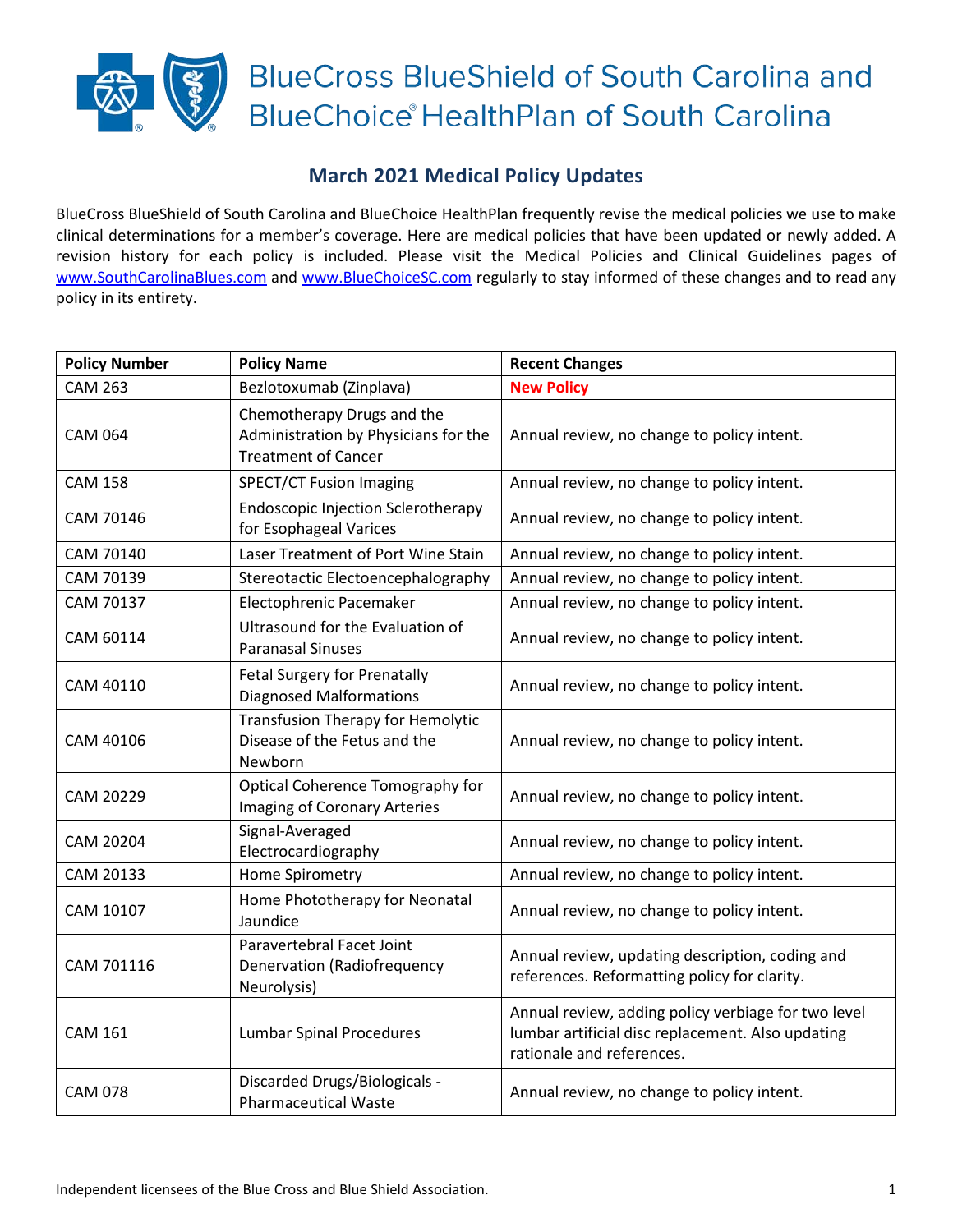| <b>CAM 075</b> | <b>Cell Transplantation</b><br>(Mesencephalic, Adrenal-Brain and<br>Fetal Xenograft)                                                      | Annual review, no change to policy intent.                                                                                                                                                                                                                                                                                                                                                                                                                                                                                                                                                                                                                                                                                                                                                                        |
|----------------|-------------------------------------------------------------------------------------------------------------------------------------------|-------------------------------------------------------------------------------------------------------------------------------------------------------------------------------------------------------------------------------------------------------------------------------------------------------------------------------------------------------------------------------------------------------------------------------------------------------------------------------------------------------------------------------------------------------------------------------------------------------------------------------------------------------------------------------------------------------------------------------------------------------------------------------------------------------------------|
| CAM 10105      | Low Intensity Pulsed Ultrasound<br><b>Fracture Healing Device</b>                                                                         | Annual review, no change to policy intent. Updating<br>title, rationale and references.                                                                                                                                                                                                                                                                                                                                                                                                                                                                                                                                                                                                                                                                                                                           |
| CAM 90318      | Optical Coherence Tomography of<br>the Anterior Eye Segment                                                                               | Annual review, no change to policy intent. Updating<br>regulatory status, rationale and references.                                                                                                                                                                                                                                                                                                                                                                                                                                                                                                                                                                                                                                                                                                               |
| CAM 20104      | Hyperbaric Oxygen Therapy                                                                                                                 | Interim review amending verbiage related to hearing<br>loss, updating coding.                                                                                                                                                                                                                                                                                                                                                                                                                                                                                                                                                                                                                                                                                                                                     |
| CAM 70311      | <b>Total Artificial Hearts and</b><br>Implantable Ventricular Assist<br>Devices                                                           | Annual review, no change to policy intent. Updating<br>coding, rationale and references.                                                                                                                                                                                                                                                                                                                                                                                                                                                                                                                                                                                                                                                                                                                          |
| <b>CAM 139</b> | <b>Surgical and Minimally Invasive</b><br><b>Treatment for Urinary Outlet</b><br>Obstruction due to Benign Prostatic<br>Hyperplasia (BPH) | Annual review, no change to policy intent. Adding<br>Aquablation to the list of not medically necessary<br>treatments. Updating rationale, references, and<br>coding.                                                                                                                                                                                                                                                                                                                                                                                                                                                                                                                                                                                                                                             |
| <b>CAM 221</b> | Zolgensma® (Onasemnogene<br>Abeparvovec-Xioi)                                                                                             | Interim review adding type 2 SMA as an approved<br>coverage criteria and removing age requirement for<br>diagnosis.                                                                                                                                                                                                                                                                                                                                                                                                                                                                                                                                                                                                                                                                                               |
| <b>CAM 176</b> | Telehealth                                                                                                                                | Interim review to update coding section to include<br>90846, 90845-90847 and to add temporary telehealth<br>coverage for 99386, 9387, 99396 and 99397 with a<br>retroactive date of 04/16/2020. Interim review to add<br>termination date for expanded services during the<br>COVID-19 pandemic. Updating the following codes as<br>being added to allow via telehealth: 99202-99203,<br>99214-99215, 92507, 92522-92524, 97129-97130,<br>97161, 97164, 97165 and 97168. Interim review,<br>adding 90853 as eligible for telehealth services and<br>adding physical and occupational therapists as<br>clinicians who can provide the approved telehealth<br>services. Updating to add speech therapists to the list<br>of provider specialty types who can perform some<br>telehealth services. No other changes. |
| <b>CAM 235</b> | Laboratory Guideline Policy                                                                                                               | Interim review to correct typographical error.                                                                                                                                                                                                                                                                                                                                                                                                                                                                                                                                                                                                                                                                                                                                                                    |
| <b>CAM 233</b> | <b>Hospice Care</b>                                                                                                                       | Annual review, no change to policy intent.                                                                                                                                                                                                                                                                                                                                                                                                                                                                                                                                                                                                                                                                                                                                                                        |
| CAM 10106      | Home Cardiorespiratory Monitoring                                                                                                         | Annual review, no change to policy intent. Updating<br>description, background, guidelines, coding, rationale<br>and references.                                                                                                                                                                                                                                                                                                                                                                                                                                                                                                                                                                                                                                                                                  |
| CAM 701148     | <b>Endovascular Therapies for</b><br><b>Extracranial Vertebral Artery</b><br><b>Disease</b>                                               | Annual review, no change to policy intent. Updating<br>guidelines, coding, rationale and references.                                                                                                                                                                                                                                                                                                                                                                                                                                                                                                                                                                                                                                                                                                              |
| CAM 90306      | Ophthalmologic Techniques that<br>Evaluate the Posterior Segment for<br>Glaucoma                                                          | Annual review, no change to policy intent. Updating<br>guidelines, coding, rationale and references.                                                                                                                                                                                                                                                                                                                                                                                                                                                                                                                                                                                                                                                                                                              |
| CAM 90320      | Intraocular Radiation Therapy for<br>Age-Related Macular Degeneration                                                                     | Annual review, no change to policy intent. Updating<br>rationale and references.                                                                                                                                                                                                                                                                                                                                                                                                                                                                                                                                                                                                                                                                                                                                  |
| <b>CAM 244</b> | COVID-19 Testing                                                                                                                          | Interim review to update: "attending healthcare<br>provider" to "licensed, authorized healthcare<br>provider" and remove verbiage related to<br>asymptomatic PCR testing. No other changes.                                                                                                                                                                                                                                                                                                                                                                                                                                                                                                                                                                                                                       |